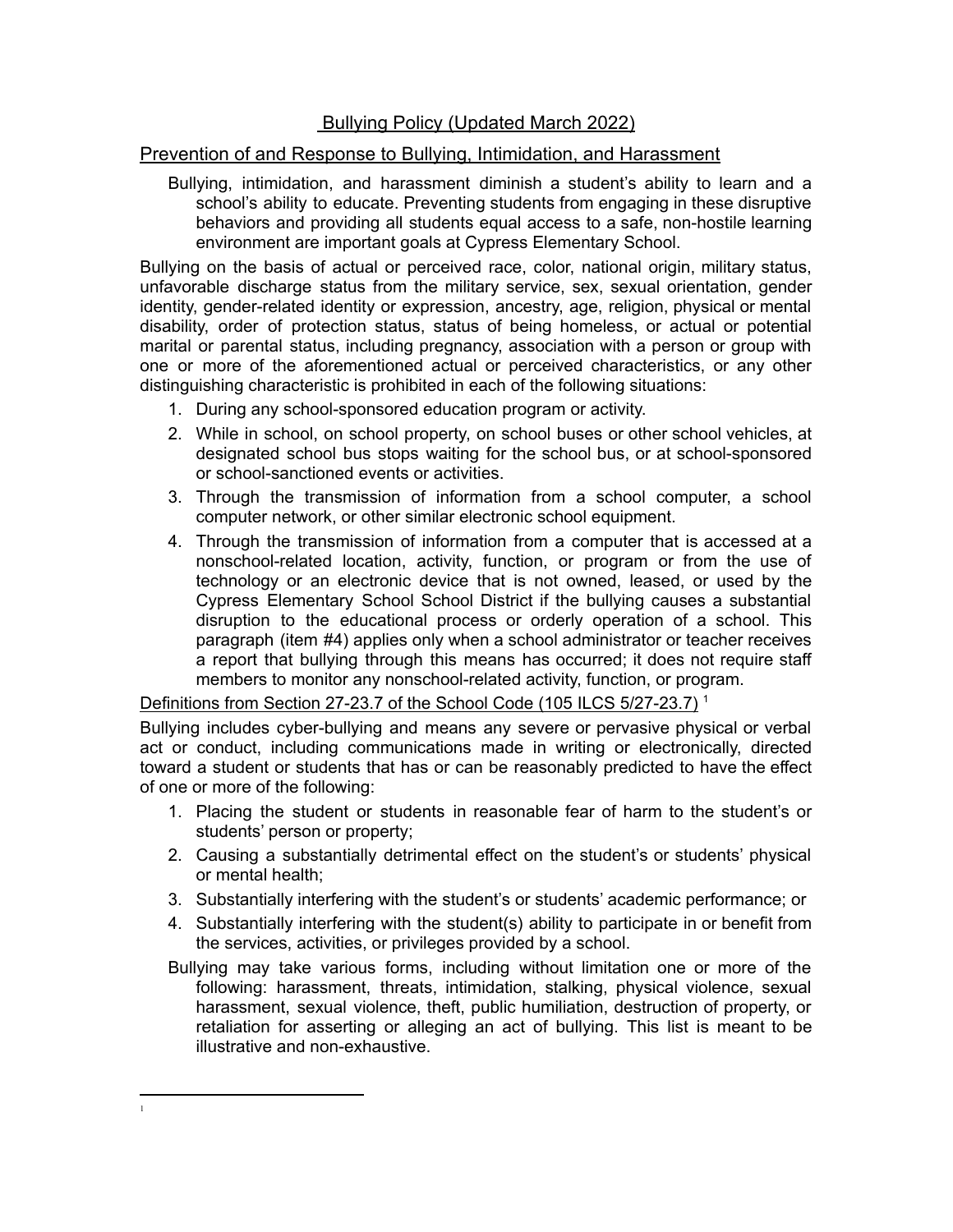Cyber-bullying means bullying through the use of technology or any electronic communication, including without limitation any transfer of signs, signals, writing, images, sounds, data, or intelligence of any nature transmitted in whole or in part by a wire, radio, electromagnetic system, photo-electronic system, or photo-optical system, including without limitation electronic mail, Internet communications, instant messages, or facsimile communications. Cyber-bullying includes the creation of a web page or weblog in which the creator assumes the identity of another person or the knowing impersonation of another person as the author of posted content or messages if the creation or impersonation creates any of the effects enumerated in the definition of bullying. Cyber-bullying also includes the distribution by electronic means of a communication to more than one person or the posting of material on an electronic medium that may be accessed by one or more persons if the distribution or posting creates any of the effects enumerated in the definition of bullying.

Restorative measures means a continuum of school-based alternatives to exclusionary discipline, such as suspensions and expulsions, that: (i) are adapted to the particular needs of the school and community, (ii) contribute to maintaining school safety, (iii) protect the integrity of a positive and productive learning climate, (iv) teach students the personal and interpersonal skills they will need to be successful in school and society, (v) serve to build and restore relationships among students, families, schools, and communities, and (vi) reduce the likelihood of future disruption by balancing accountability with an understanding of students' behavioral health needs in order to keep students in school.

School personnel means persons employed by, on contract with, or who volunteer in a school district, including without limitation school and school district administrators, teachers, school guidance counselors, school social workers, school counselors, school psychologists, school nurses, cafeteria workers, custodians, bus drivers, school resource officers, and security guards.

## Bullying Prevention and Response Plan

The Superintendent or designee shall develop and maintain a bullying prevention and response plan that advances the District's goal of providing all students with a safe learning environment free of bullying and harassment. This plan must be consistent with the requirements listed below; each numbered requirement, 1-12, corresponds with the same number in the list of required policy components in 105 ILCS 5/27-23.7(b) 1-12.

- 1. Cypress Elementary School District uses the definition of bullying as provided in this policy.
- 2. Bullying is contrary to State law and the policy of this District. However, nothing in the District's bullying prevention and response plan is intended to infringe upon any right to exercise free expression or the free exercise of religion or religiously based views protected under the First Amendment to the U.S. Constitution or under Section 3 of Article I of the Illinois Constitution.
- 3. Students are encouraged to immediately report bullying. A report may be made orally or in writing to the District Superintendent or any staff member with whom the student is comfortable speaking. Anyone, including staff members and parents/guardians, who has information about actual or threatened bullying is encouraged to report it to the District Superintendent or any staff member. Anonymous reports are also accepted.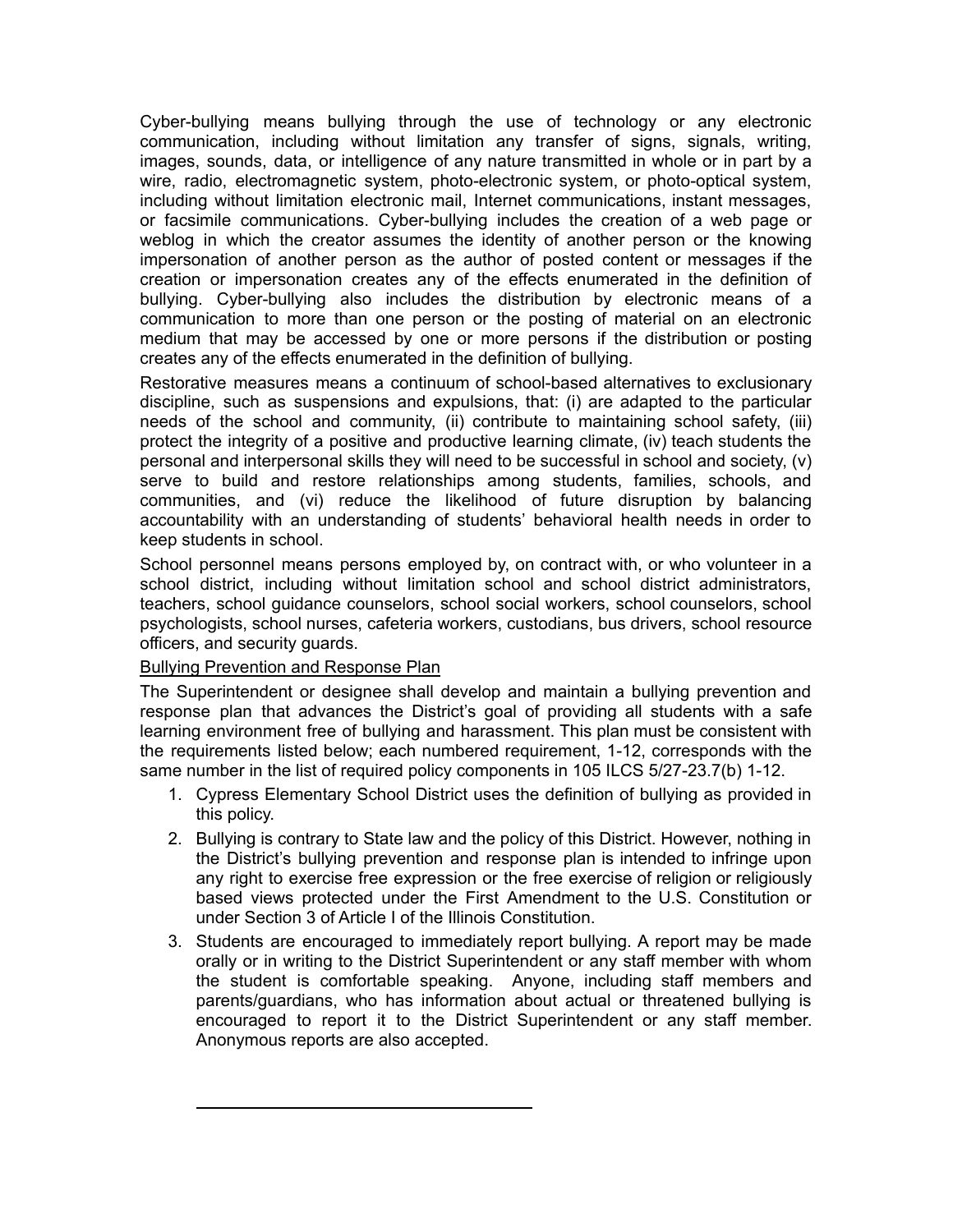Name Superintendent **Address** PO Box 109 Cypress, IL 62923 Email

Telephone : 657-2525

- 4. Consistent with federal and State laws and rules governing student privacy rights, the Superintendent or designee shall promptly inform the parent(s)/guardian(s) of every student involved in an alleged incident of bullying and discuss, as appropriate, the availability of social work services, counseling, school psychological services, other interventions, and restorative measures.
- 5. The Superintendent or designee shall promptly investigate and address reports of bullying, by, among other things:
	- a. Making all reasonable efforts to complete the investigation within 10 school days after the date the report of a bullying incident was received and taking into consideration additional relevant information received during the course of the investigation about the reported bullying incident.
	- b. Involving appropriate school support personnel and other staff persons with knowledge, experience, and training on bullying prevention, as deemed appropriate, in the investigation process.
	- c. Notifying the Building Principal or school administrator or designee of the reported incident of bullying as soon as possible after the report is received.
	- d. Consistent with federal and State laws and rules governing student privacy rights, providing parents/guardians of the students who are parties to the investigation information about the investigation and an opportunity to meet with the Building Principal or school administrator or his or her designee to discuss the investigation, the findings of the investigation, and the actions taken to address the reported incident of bullying.
- The Superintendent or designee shall investigate whether a reported incident of bullying is within the permissible scope of the District's jurisdiction and shall require that the District provide the victim with information regarding services that are available within the District and community, such as counseling, support services, and other programs.
- 6. The Superintendent or designee shall use interventions to address bullying, that may include, but are not limited to, school social work services, restorative measures, social-emotional skill building, counseling, school psychological services, and community-based services.
- 7. A reprisal or retaliation against any person who reports an act of bullying is prohibited. A student's act of reprisal or retaliation will be treated as bullying for purposes of determining any consequences or other appropriate remedial actions.
- 8. A student will not be punished for reporting bullying or supplying information, even if the District's investigation concludes that no bullying occurred. However, knowingly making a false accusation or providing knowingly false information will be treated as bullying for purposes of determining any consequences or other appropriate remedial actions.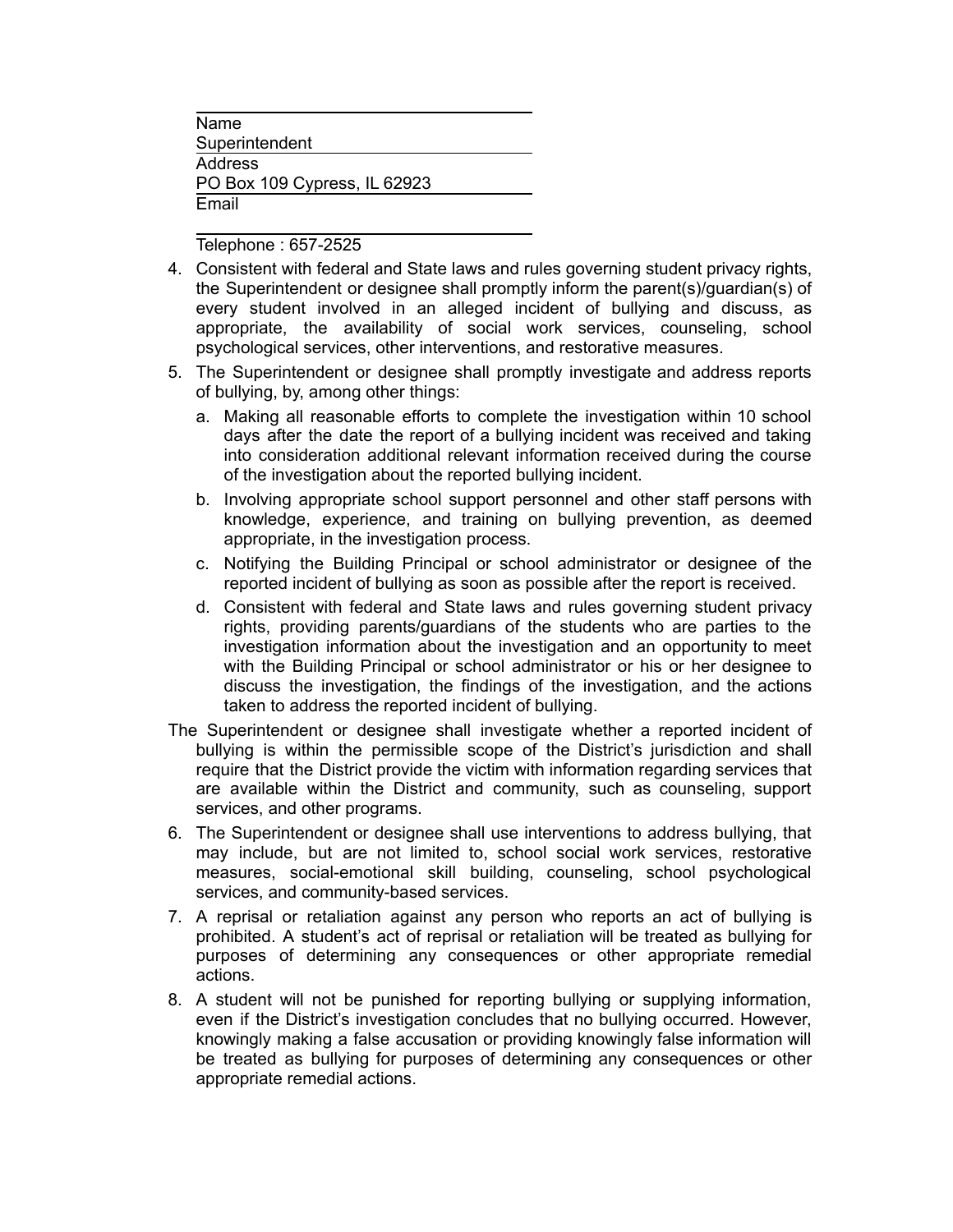- 9. The District's bullying prevention and response plan must be based on the engagement of a range of school stakeholders, including students and parents/guardians.
- 10. The Superintendent or designee shall post this policy on the District's Internet website, if any, and include it in the student handbook, and, where applicable, post it where other policies, rules, and standards of conduct are currently posted. The policy must also be distributed annually to parents/guardians, students, and school personnel, including new employees when hired.
- 11. The Superintendent or designee shall assist the Board with its evaluation and assessment of this policy's outcomes and effectiveness. This process shall include, without limitation:
	- a. The frequency of victimization;
	- b. Student, staff, and family observations of safety at a school;
	- c. Identification of areas of a school where bullying occurs;
	- d. The types of bullying utilized; and
	- e. Bystander intervention or participation.

The evaluation process may use relevant data and information that the District already collects for other purposes. The Superintendent or designee must post the information developed as a result of the policy evaluation on the District's website, or if a website is not available, the information must be provided to school administrators, Board members, school personnel, parents/guardians, and students.

- 12. The Superintendent or designee shall fully implement the Board policies and initiatives, including without limitation, the following:
	- a. Curriculum Content. Bullying prevention and character instruction is provided in all grades in accordance with State law.
	- b. Student Social and Emotional Development. Student social and emotional development is incorporated into the District's educational program as required by State law.
	- c. Access to Electronic Networks. This policy states that the use of the District's electronic networks is limited to: (1) support of education and/or research, or (2) a legitimate business use. Acceptable Use Policy.
	- d. Harassment of Students Prohibited. This policy prohibits any person from harassing, intimidating, or bullying a student based on an identified actual or perceived characteristic.
	- e. Teen Dating Violence Prohibited. This policy prohibits teen dating violence on school property, at school-sponsored activities, and in vehicles used for school-provided transportation.
	- f. Student Discipline. This policy prohibits, and provides consequences for, hazing, bullying, or other aggressive behaviors, or urging other students to engage in such conduct.
	- g. Restrictions on Publications. This policy prohibits students from and provides consequences for: (1) accessing and/or distributing at school any written, printed, or electronic material, including material from the Internet, that will cause